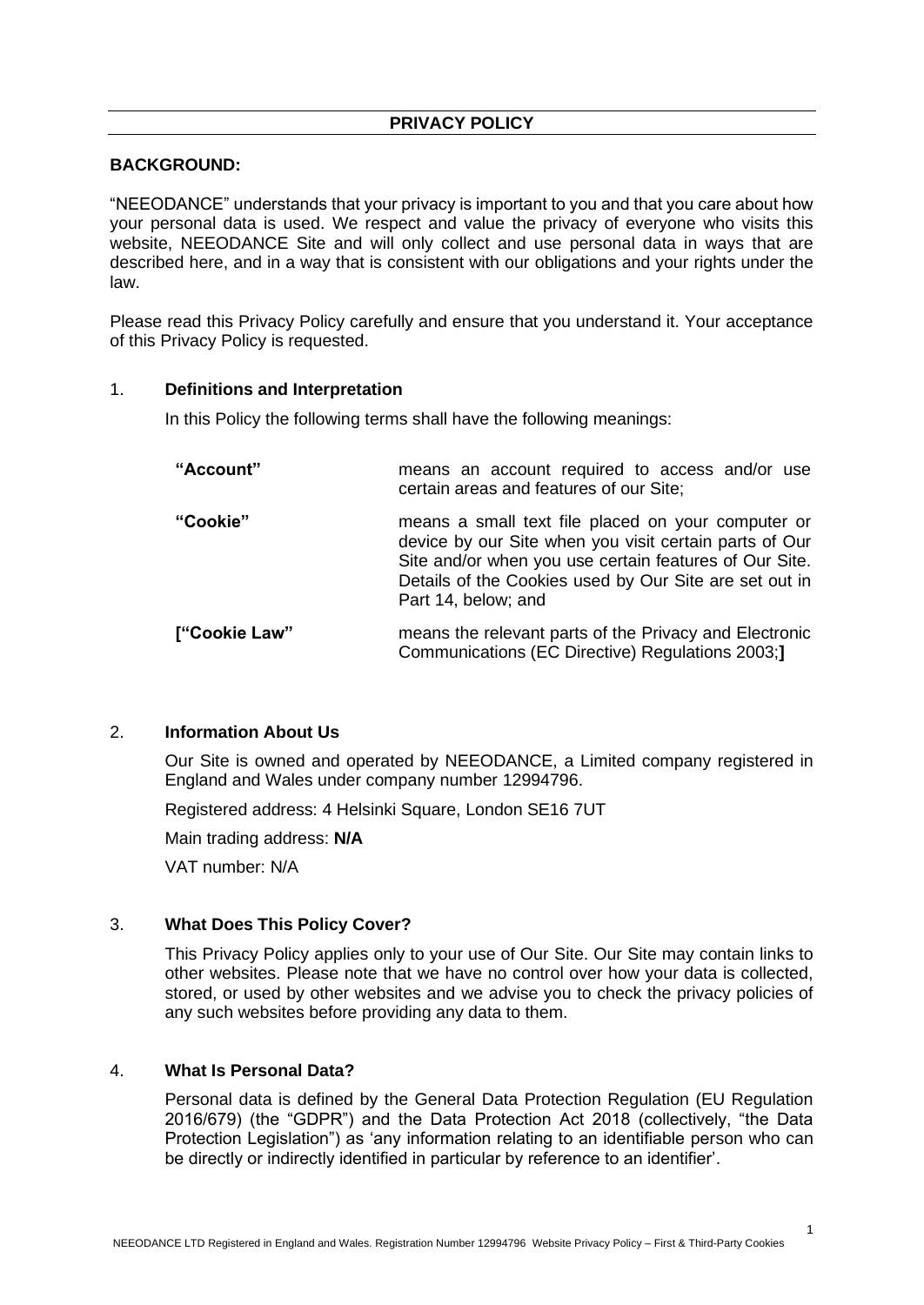Personal data is, in simpler terms, any information about you that enables you to be identified. Personal data covers obvious information such as your name and contact details, but it also covers less obvious information such as identification numbers, electronic location data, and other online identifiers.

# 5. **What Are My Rights?**

Under the Data Protection Legislation, you have the following rights, which we will always work to uphold:

- a) The right to be informed about our collection and use of your personal data. This Privacy Policy should tell you everything you need to know, but you can always contact us to find out more or to ask any questions using the details in Part 15.
- b) The right to access the personal data we hold about you. Part 13 will tell you how to do this.
- c) The right to have your personal data rectified if any of your personal data held by us is inaccurate or incomplete. Please contact us using the details in Part 15 to find out more.
- d) The right to be forgotten, i.e. the right to ask us to delete or otherwise dispose of any of your personal data that we hold. Please contact us using the details in Part 15 to find out more.
- e) The right to restrict (i.e. prevent) the processing of your personal data.
- f) The right to object to us using your personal data for a particular purpose or purposes.
- g) The right to withdraw consent. This means that, if we are relying on your consent as the legal basis for using your personal data, you are free to withdraw that consent at any time.
- h) The right to data portability. This means that, if you have provided personal data to us directly, we are using it with your consent or for the performance of a contract, and that data is processed using automated means, you can ask us for a copy of that personal data to re-use with another service or business in many cases.
- i) Rights relating to automated decision-making and profiling. We do not use your personal data in this way.

For more information about our use of your personal data or exercising your rights as outlined above, please contact us using the details provided in Part 15.

It is important that your personal data is kept accurate and up-to-date. If any of the personal data we hold about you changes, please keep us informed as long as we have that data.

Further information about your rights can also be obtained from the Information Commissioner's Office or your local Citizens Advice Bureau.

If you have any cause for complaint about our use of your personal data, you have the right to lodge a complaint with the Information Commissioner's Office. We would welcome the opportunity to resolve your concerns ourselves however, so please contact us first, using the details in Part 15.

# 6. **What Data Do You Collect and How?**

Depending upon your use of Our Site, we may collect and hold some or all of the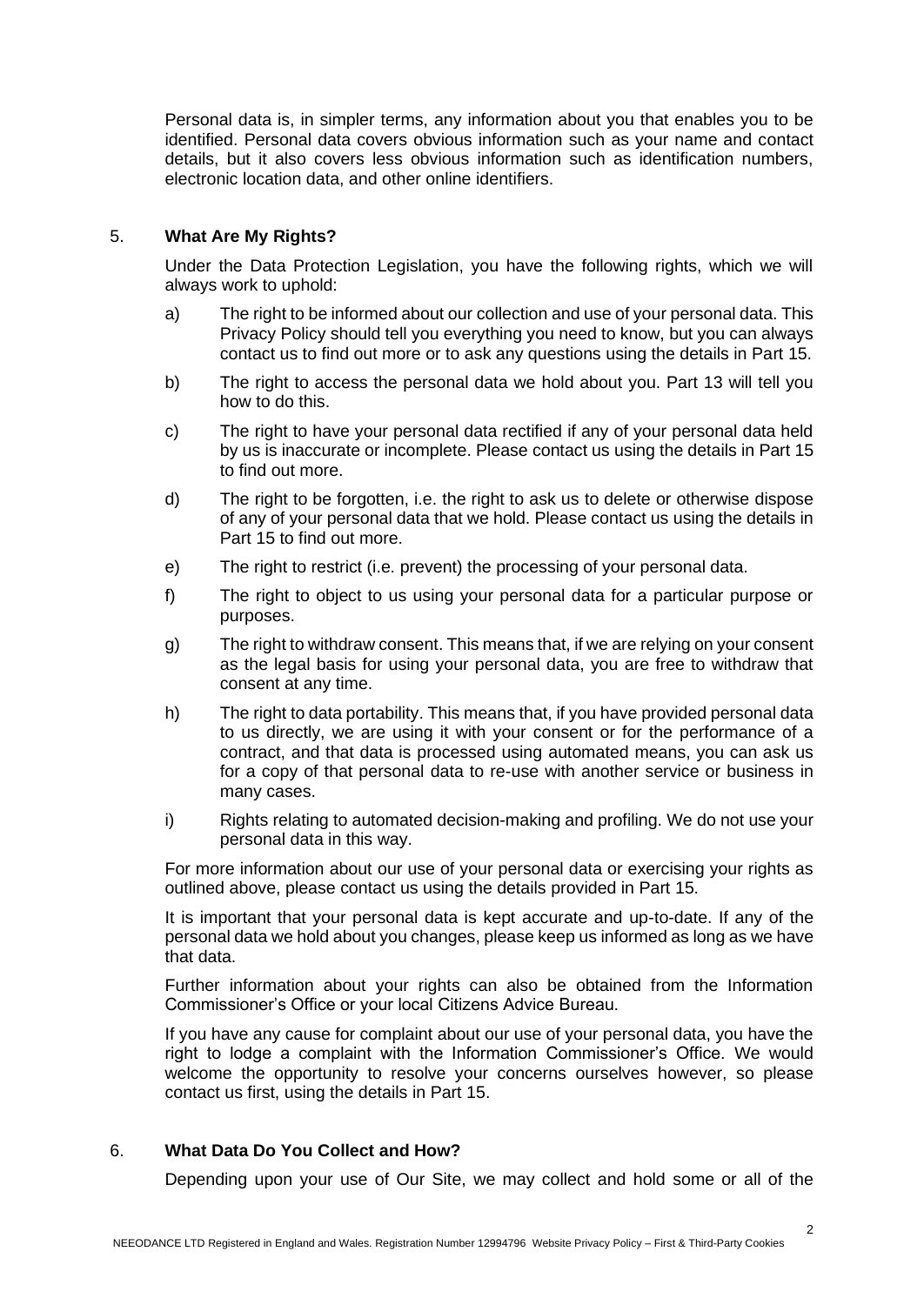personal and non-personal data set out in the table below, using the methods also set out in the table. Please also see Part 14 for more information about our use of Cookies and similar technologies and our **Cookie Policy ]**. We do not collect any 'special category' or 'sensitive' personal data **AND/OR** personal data relating to children **AND/OR** relating to criminal convictions and/or offences

| <b>Data Collected</b>                                                                                   | How [We] OR [I] Collect the Data            |  |
|---------------------------------------------------------------------------------------------------------|---------------------------------------------|--|
| Identity Information including name, title, date<br>of birth, gender, dance experience                  | Booking form, payment checkout,             |  |
| Contact information including address, email<br>address, telephone                                      | Booking form, payment checkout,             |  |
| business<br>Business information including<br>name, job title, professional                             | Booking form                                |  |
| Payment information including card, details,<br>bank account numbers                                    | Payment checkout                            |  |
| Profile information including preferences,<br>interest, login details, purchase history                 | Payment checkout                            |  |
| Data from third parties including<br>Technical information, contact information,<br>profile information | If/when links to other websites are clicked |  |
|                                                                                                         |                                             |  |

# 7. **How Do You Use My Personal Data?**

Under the Data Protection Legislation, we must always have a lawful basis for using personal data. The following table describes how we will **OR** may use your personal data, and our lawful bases for doing so:

| <b>What We Do</b>                                           | <b>What Data We Use</b>                                                                                    | <b>Our Lawful Basis</b>                                                                                   |
|-------------------------------------------------------------|------------------------------------------------------------------------------------------------------------|-----------------------------------------------------------------------------------------------------------|
| Registering you on Our Site.                                | name, title, date of birth,<br>gender, address, email<br>address, telephone number<br>and dance experience | consent, performance of a<br>contract, a legitimate<br>interest, a vital interest, a<br>legal requirement |
| Providing and managing your<br>Account.                     | name, title, date of birth,<br>gender, address, email<br>address, telephone number<br>and dance experience | consent, performance of a<br>contract, a legitimate<br>interest, a vital interest, a<br>legal requirement |
| Providing and managing your<br>access to Our Site.          | name, title, date of birth,<br>gender, address, email<br>address, telephone number<br>and dance experience | consent, performance of a<br>contract, a legitimate<br>interest, a vital interest, a<br>legal requirement |
| Personalising and tailoring<br>your experience on Our Site. | name, title, date of birth,<br>gender, address, email                                                      | consent, performance of a<br>contract, a legitimate                                                       |

3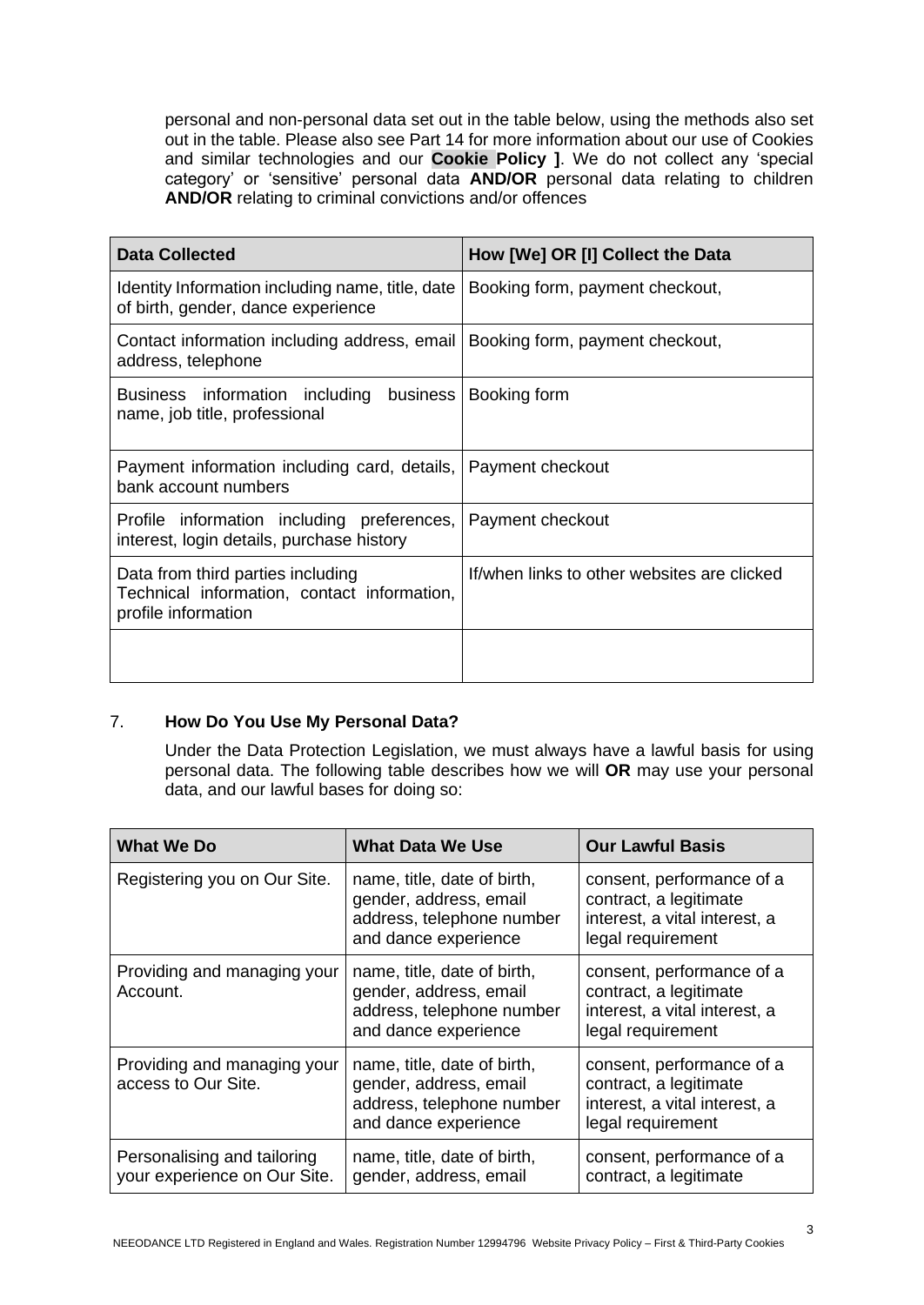|                                                                                                                                         | address, telephone number<br>and dance experience                                                          | interest, a vital interest, a<br>legal requirement                                                        |
|-----------------------------------------------------------------------------------------------------------------------------------------|------------------------------------------------------------------------------------------------------------|-----------------------------------------------------------------------------------------------------------|
| Administering Our Site.                                                                                                                 | name, title, date of birth,<br>gender, address, email<br>address, telephone number<br>and dance experience | consent, performance of a<br>contract, a legitimate<br>interest, a vital interest, a<br>legal requirement |
| Administering our business.                                                                                                             | name, title, date of birth,<br>gender, address, email<br>address, telephone number<br>and dance experience | consent, performance of a<br>contract, a legitimate<br>interest, a vital interest, a<br>legal requirement |
| Supplying our products<br><b>AND/OR</b> services to you.                                                                                | name, title, date of birth,<br>gender, address, email<br>address, telephone number<br>and dance experience | consent, performance of a<br>contract, a legitimate<br>interest, a vital interest, a<br>legal requirement |
| Managing payments for our<br>products <b>AND/OR</b> services                                                                            | name, title, date of birth,<br>gender, address, email<br>address, telephone number<br>and dance experience | consent, performance of a<br>contract, a legitimate<br>interest, a vital interest, a<br>legal requirement |
| Personalising and tailoring<br>our products]AND/OR<br>services for you.                                                                 | name, title, date of birth,<br>gender, address, email<br>address, telephone number<br>and dance experience | consent, performance of a<br>contract, a legitimate<br>interest, a vital interest, a<br>legal requirement |
| Communicating with you.                                                                                                                 | name, title, date of birth,<br>gender, address, email<br>address, telephone number<br>and dance experience | consent, performance of a<br>contract, a legitimate<br>interest, a vital interest, a<br>legal requirement |
| Supplying you with<br>information by email<br><b>AND/OR</b> post that you have<br>opted-in-to (you may opt-out<br>at any time by Yes/No | name, title, date of birth,<br>gender, address, email<br>address, telephone number<br>and dance experience | consent, performance of a<br>contract, a legitimate<br>interest, a vital interest, a<br>legal requirement |

**[**With your permission and/or where permitted by law, we may also use your personal data for marketing purposes, which may include contacting you by email **AND/OR**  telephone **AND/OR** text message **AND/OR** post with information, news, and offers on our **OR** products **AND/OR** services. You will not be sent any unlawful marketing or spam. We will always work to fully protect your rights and comply with our obligations under the Data Protection Legislation and the Privacy and Electronic Communications (EC Directive) Regulations 2003, and you will always have the opportunity to opt-out. We will always obtain your express opt-in consent before sharing your personal data with third parties for marketing purposes and you will be able to opt-out at any time.

Third Parties (including…………………………….) whose content appears on Our Site may use third-party Cookies, as detailed below in Part 14. Please refer to Part 14 for more information on controlling cookies. Please note that we do not control the activities of such third parties, nor the data that they collect and use themselves, and we advise you to check the privacy policies of any such third parties.

We use the following automated system**[**s**]** for carrying out certain kinds of **[**decisionmaking**] AND/OR [**profiling**]**. If at any point you wish to query any action that **[**we**]** take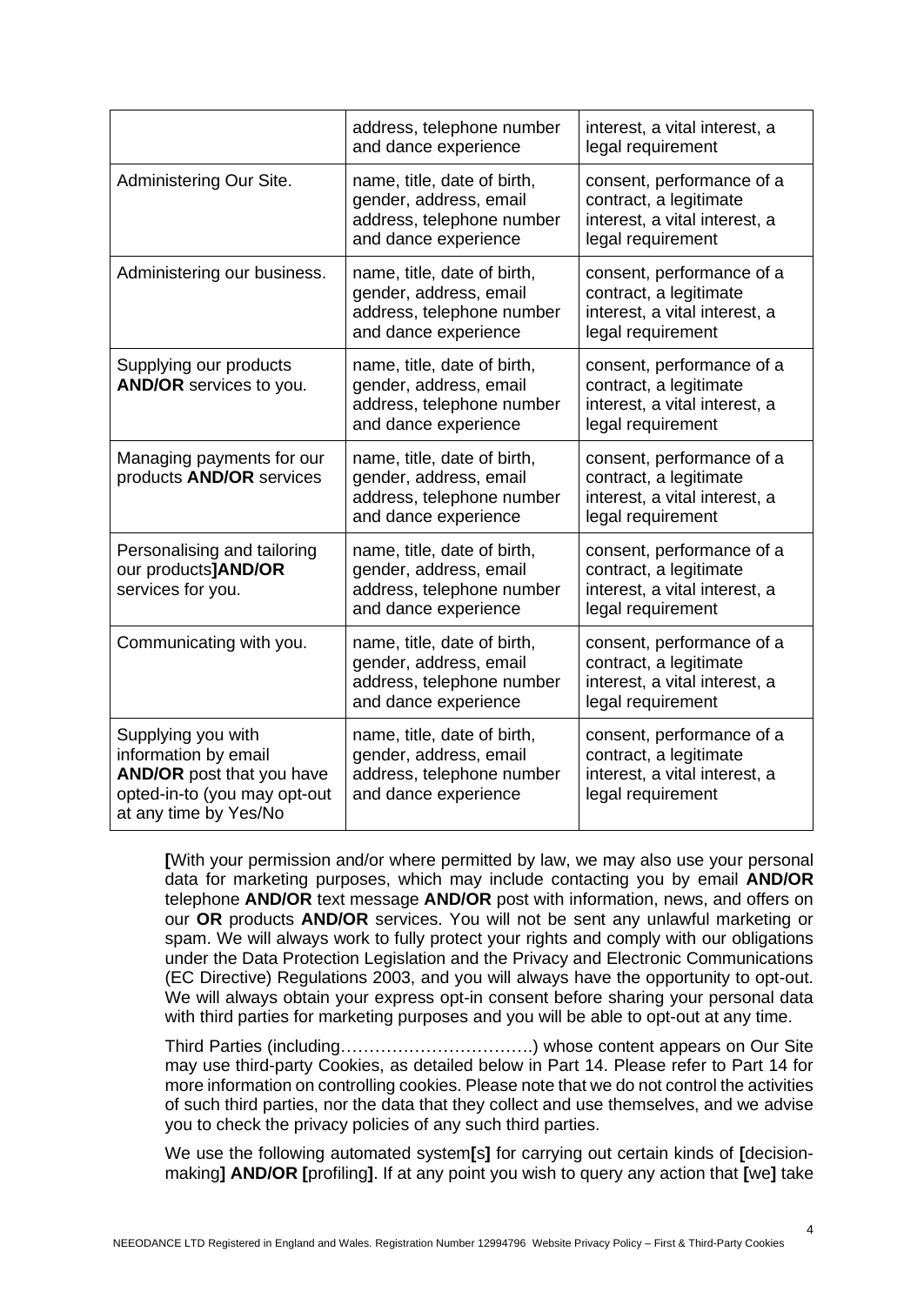on the basis of this or wish to request 'human intervention' (i.e. have someone review the action themselves, rather than relying only on the automated method), the Data Protection Legislation gives you the right to do so. Please contact us to find out more using the details in Part 15.



We will only use your personal data for the purpose(s) for which it was originally collected unless we reasonably believe that another purpose is compatible with that or those original purpose(s) and need to use your personal data for that purpose. If we do use your personal data in this way and you wish us to explain how the new purpose is compatible with the original, please contact us using the details in Part 15.

If we need to use your personal data for a purpose that is unrelated to, or incompatible with, the purpose(s) for which it was originally collected, we will inform you and explain the legal basis which allows us to do so.

In some circumstances, where permitted or required by law, we may process your personal data without your knowledge or consent. This will only be done within the bounds of the Data Protection Legislation and your legal rights.

# 8. **How Long Will You Keep My Personal Data?**

We will not keep your personal data for any longer than is necessary in light of the reason(s) for which it was first collected. Your personal data will therefore be kept for the following periods (or, where there is no fixed period, the following factors will be used to determine how long it is kept):

| <b>Type of Data</b>                                                                     | <b>How Long We Keep It</b>                                                                                                                                 |  |
|-----------------------------------------------------------------------------------------|------------------------------------------------------------------------------------------------------------------------------------------------------------|--|
| Identity Information including name, title, date<br>of birth, gender, dance experience  | Data is kept for the duration of your<br>membership or during the period in which you<br>are an active member of our site and services<br>until cancelled. |  |
| [Contact information including address, email<br>address, telephone                     | Data is kept for the duration of your<br>membership or during the period in which you<br>are an active member of our site and services<br>until cancelled. |  |
| [Business information including                                                         | Data is kept for the duration of your<br>membership or during the period in which you<br>are an active member of our site and services<br>until cancelled. |  |
| [Payment information including<br>business<br>name, job title, professional             | Data is kept for the duration of your<br>membership or during the period in which you<br>are an active member of our site and services<br>until cancelled. |  |
| Profile information including preferences,<br>interest, login details, purchase history | Data is kept for the duration of your<br>membership or during the period in which you                                                                      |  |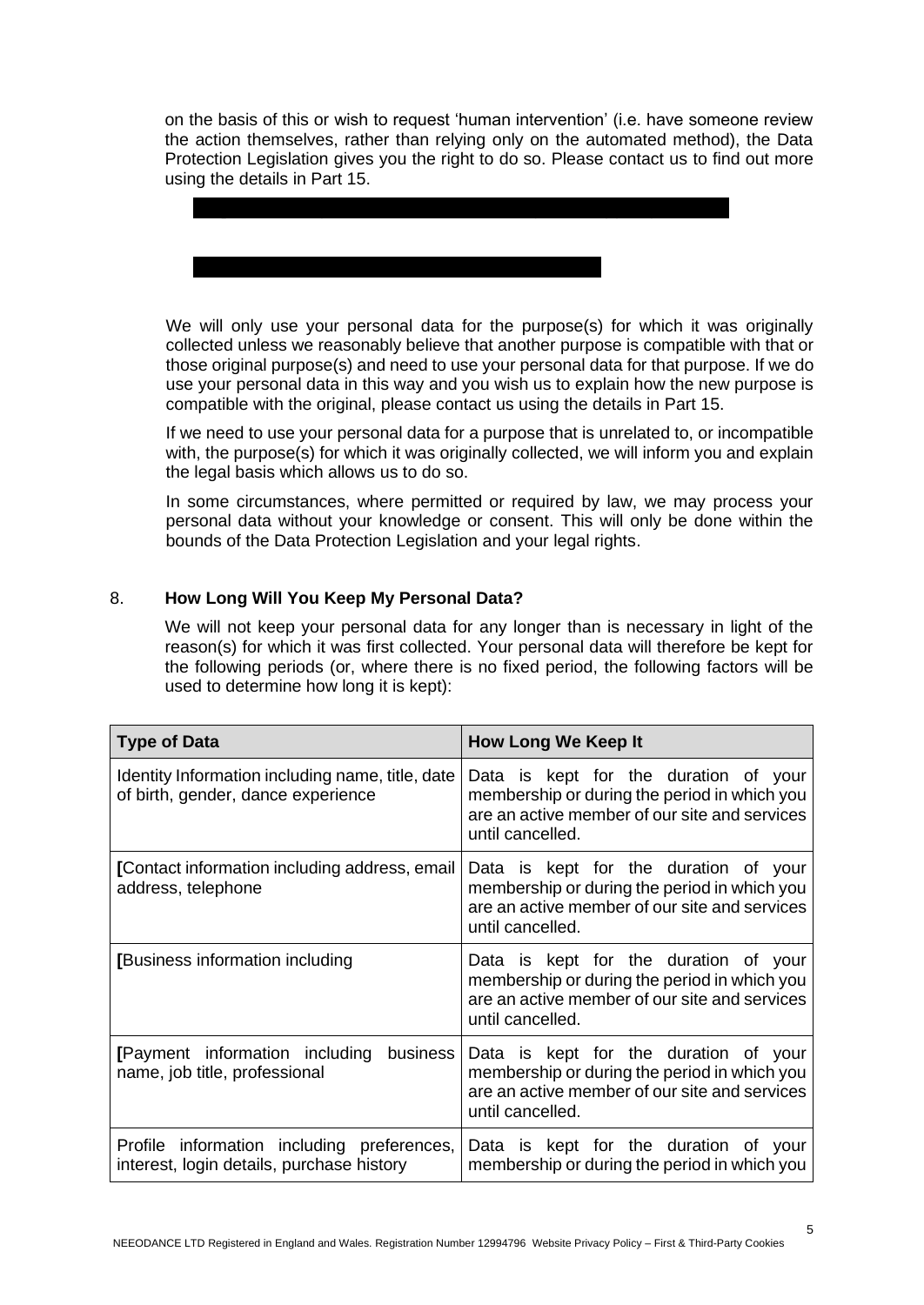|                                                                                                | are an active member of our site and services<br>until cancelled.                                                                                           |
|------------------------------------------------------------------------------------------------|-------------------------------------------------------------------------------------------------------------------------------------------------------------|
| Technical information including Technical Data is kept for the duration of your<br>information | information, contact information, profile membership or during the period in which you<br>are an active member of our site and services<br>until cancelled. |
|                                                                                                |                                                                                                                                                             |

# 9. **How and Where Do You Store or Transfer My Personal Data?**

We will **[**only store or transfer your personal data**] OR [**store or transfer some of your personal data**]** within the UK. This means that it will be fully protected under the Data Protection Legislation.**]**

### **AND/OR**

We will **[**only store or transfer your personal data**] OR [**store or transfer some of your personal data**]** within the European Economic Area (the "EEA"). The EEA consists of all EU member states, plus Norway, Iceland, and Liechtenstein. This means that your personal data will be fully protected under the Data Protection Legislation, GDPR, and/or to equivalent standards by law.**]**

### **AND/OR**

We **[**may**]** store or transfer some or all of your personal data in countries that are not part of the **[**European Economic Area (the "EEA" consists of all EU member states, plus Norway, Iceland, and Liechtenstein)**] OR [**EEA**]**. These are known as "third countries" and may not have data protection laws that are as strong as those in the UK and/or the EEA. This means that we will take additional steps in order to ensure that your personal data is treated just as safely and securely as it would be within the UK and under the Data Protection Legislation as follows.

We share your data within the group of companies of which we are a part. Where this involves the transfer of personal data outside the EEA, our group ensures that personal data is protected by requiring all companies within the group to follow the same rules with respect to personal data usage. These are known as "binding corporate rules". More information on binding corporate rules is available from the [European](https://ec.europa.eu/info/law/law-topic/data-protection/data-transfers-outside-eu/binding-corporate-rules_en)  [Commission.](https://ec.europa.eu/info/law/law-topic/data-protection/data-transfers-outside-eu/binding-corporate-rules_en)**]**

#### **AND/OR**

We are your data with external third parties, as detailed below in Part 10, that are based outside of the EEA. The following safeguard**[**s**] [**is**] OR [**are**]** applied to such transfers:

We will only transfer your personal data to third countries whose levels of data protection are deemed 'adequate' by the European Commission. More information is available from the [European Commission.](https://ec.europa.eu/info/law/law-topic/data-protection/data-transfers-outside-eu/adequacy-protection-personal-data-non-eu-countries_en)

#### **OR**

We use specific contracts with external third parties that are approved by the European Commission for the transfer of personal data to third countries. These contracts require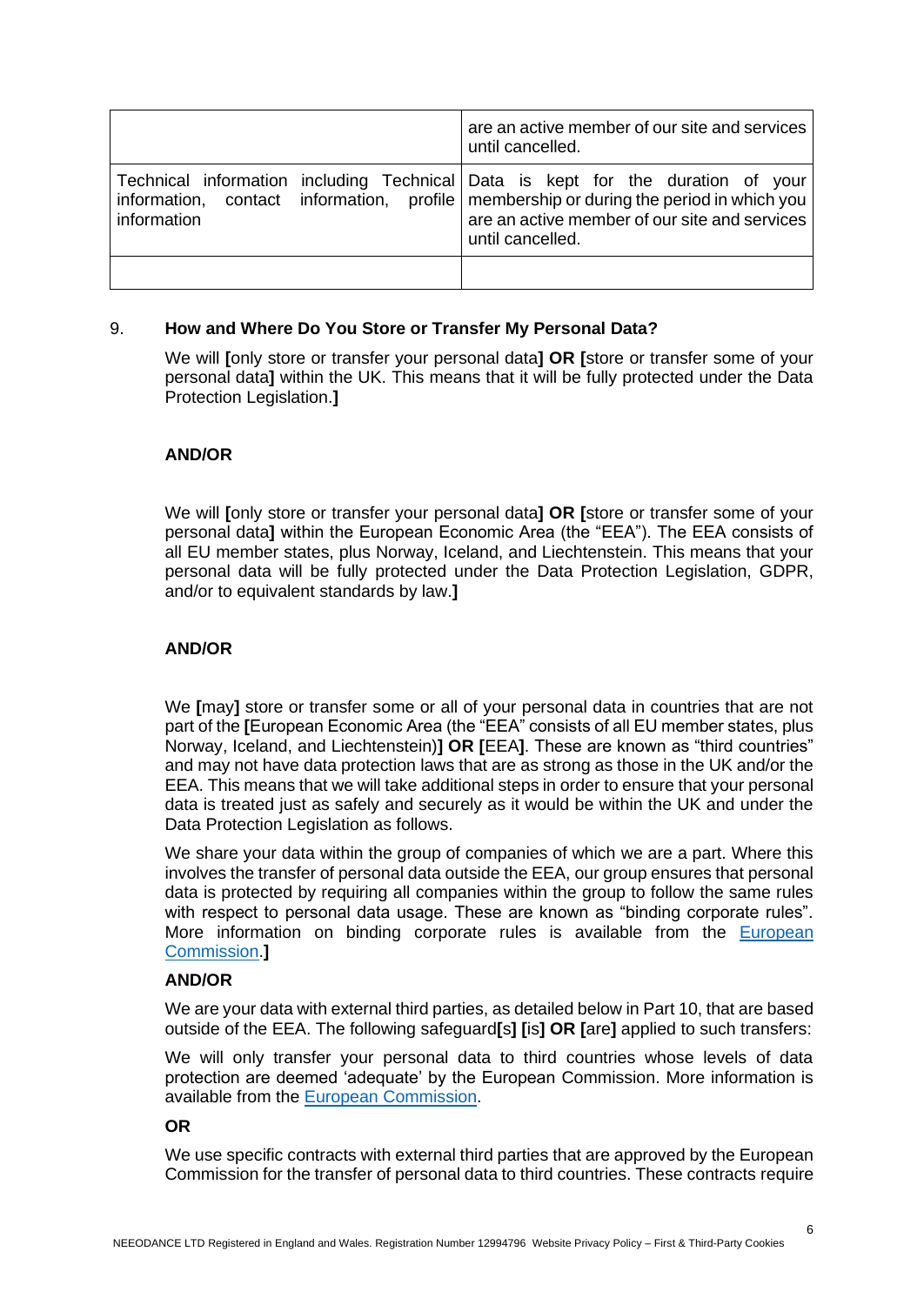the same levels of personal data protection that would apply under the Data Protection Legislation. More information is available from the [European Commission.](https://ec.europa.eu/info/law/law-topic/data-protection/data-transfers-outside-eu/model-contracts-transfer-personal-data-third-countries_en)**]**

# **AND/OR**

Where we transfer your data to a third party based in the US, the data may be protected if they are part of the EU-US Privacy Shield. This requires that third party to provide data protection to standards similar to those in Europe. More information is available from the [European Commission.](https://ec.europa.eu/info/law/law-topic/data-protection/data-transfers-outside-eu/eu-us-privacy-shield_en)

Please contact us using the details below in Part 15 for further information about the particular data protection mechanism**[**s**]** used by us when transferring your personal data to a third country.**]**

The security of your personal data is essential to us, and to protect your data, we take a number of important measures, including the following:

- limiting access to your personal data to those employees, agents, contractors, and other third parties with a legitimate need to know and ensuring that they are subject to duties of confidentiality;
- procedures for dealing with data breaches (the accidental or unlawful destruction, loss, alteration, unauthorised disclosure of, or access to, your personal data) including notifying you and/or the Information Commissioner's Office where we are legally required to do so;

# 10. **Do You Share My Personal Data?**

We will not share any of your personal data with any third parties for any purposes, subject to the following exception**[**s**]**.

If we sell, transfer, or merge parts of our business or assets, your personal data may be transferred to a third party. Any new owner of our business may continue to use your personal data in the same way(s) that we have used it, as specified in this Privacy Policy.

In some limited circumstances, we may be legally required to share certain personal data, which might include yours, if we are involved in legal proceedings or complying with legal obligations, a court order, or the instructions of a government authority.

If any of your personal data is shared with a third party, as described above, we will take steps to ensure that your personal data is handled safely, securely, and in accordance with your rights, our obligations, and the third party's obligations under the law, as described above in Part 9.

If any personal data is transferred outside of the EEA, we will take suitable steps in order to ensure that your personal data is treated just as safely and securely as it would be within the UK and under the Data Protection Legislation, as explained above in Part 9.

If we sell, transfer, or merge parts of our business or assets, your personal data may be transferred to a third party. Any new owner of our business may continue to use your personal data in the same way(s) that we have used it, as specified in this Privacy Policy.

In some limited circumstances, we may be legally required to share certain personal data, which might include yours, if we are involved in legal proceedings or complying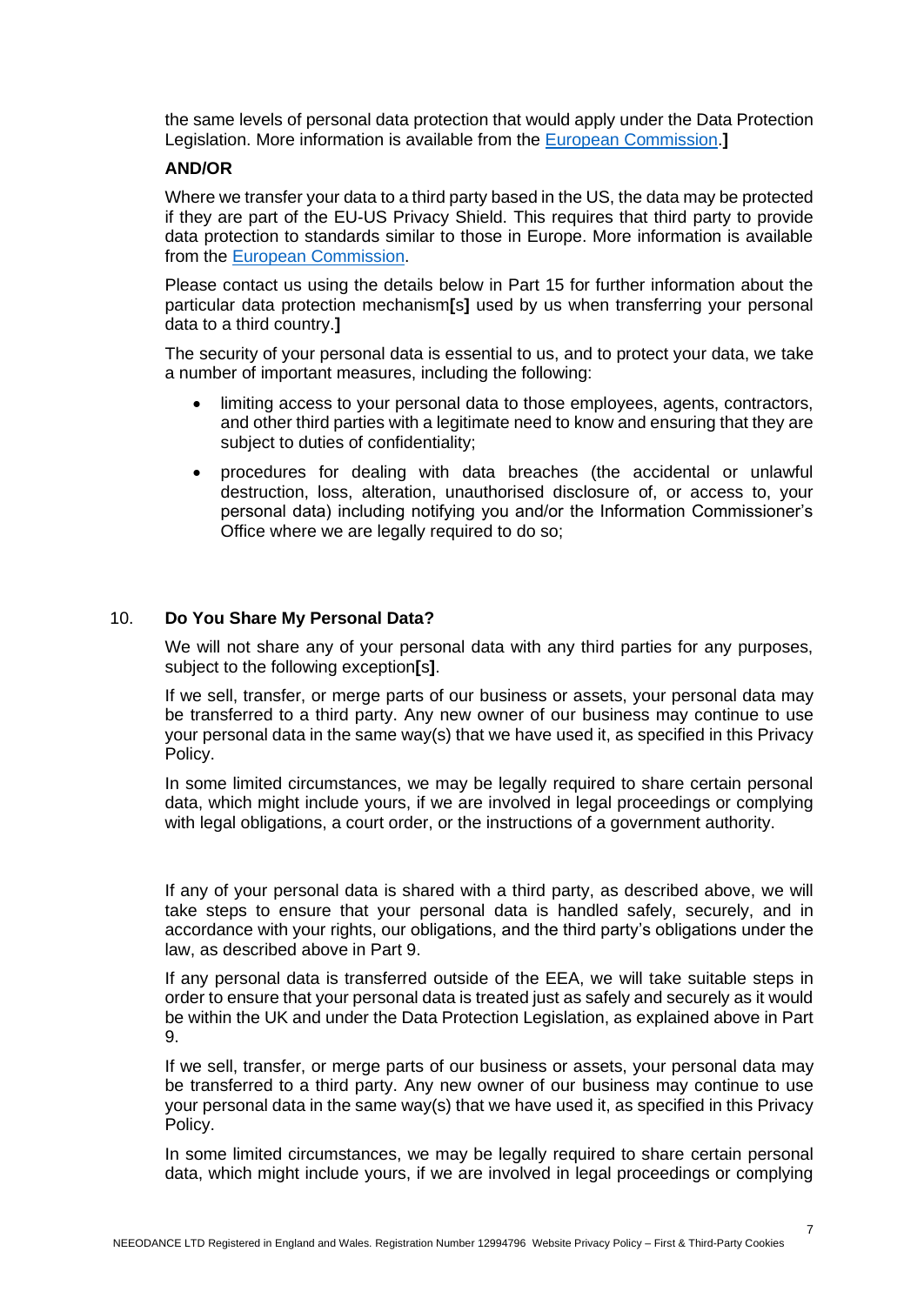with legal obligations, a court order, or the instructions of a government authority.

# 11. **How Can I Control My Personal Data?**

- 11.1 In addition to your rights under the Data Protection Legislation, set out in Part 5, when you submit personal data via Our Site, you may be given options to restrict our use of your personal data. In particular, we aim to give you strong controls on our**]** use of your data for direct marketing purposes (including the ability to opt-out of receiving emails from us which you may do by unsubscribing using the links provided in our emails and at the point of providing your details **[**and by managing your Account**]**).
- 11.2 You may also wish to sign up to one or more of the preference services operating in the UK: The Telephone Preference Service ("the TPS"), the Corporate Telephone Preference Service ("the CTPS"), and the Mailing Preference Service ("the MPS"). These may help to prevent you receiving unsolicited marketing. Please note, however, that these services will not prevent you from receiving marketing communications that you have consented to receiving.

# 12. **Can I Withhold Information?**

You may access **[**certain areas of**]** Our Site without providing any personal data at all. However, to use all features and functions available on Our Site you may be required to submit or allow for the collection of certain data.

You may restrict our use of Cookies. For more information, see Part 14 and our Cookie Policy **[ ]**

# 13. **How Can I Access My Personal Data?**

If you want to know what personal data we have about you, you can ask us for details of that personal data and for a copy of it (where any such personal data is held). This is known as a "subject access request".

All subject access requests should be made in writing and sent to the email or postal addresses shown in Part 15. To make this as easy as possible for you, a Subject Access Request Form is available for you to use. You do not have to use this form, but it is the easiest way to tell us everything we need to know to respond to your request as quickly as possible.

There is not normally any charge for a subject access request. If your request is 'manifestly unfounded or excessive' (for example, if you make repetitive requests) a fee may be charged to cover our administrative costs in responding.

We will respond to your subject access request within one month and, in any case, not more than one month of receiving it. Normally, we aim to provide a complete response, including a copy of your personal data within that time. In some cases, however, particularly if your request is more complex, more time may be required up to a maximum of three months from the date we receive your request. You will be kept fully informed of our progress.

# 14. **How Do You Use Cookies?**

Our Site may place and access certain first-party Cookies on your computer or device. First-party Cookies are those placed directly by us and are used only by us**.** We use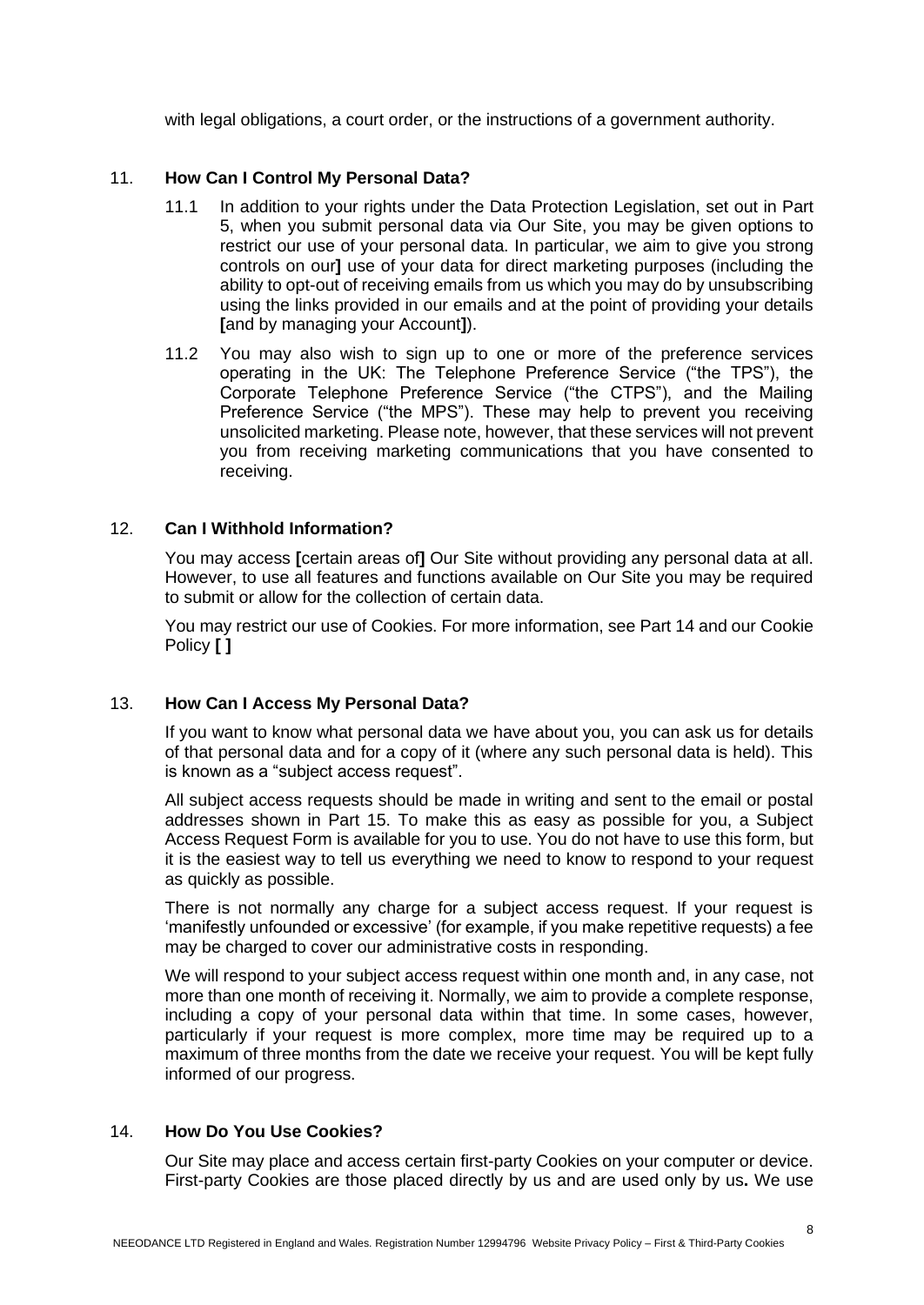Cookies to facilitate and improve your experience of Our Site and to provide and improve our **[**products**] AND/OR [**services**]**. We have carefully chosen these Cookies and have taken steps to ensure that your privacy and personal data is protected and respected at all times.

All Cookies used by and on Our Site are used in accordance with current Cookie Law.

Before Cookies are placed on your computer or device, you will be shown a pop up requesting your consent to set those Cookies. By giving your consent to the placing of Cookies you are enabling us to provide the best possible experience and service to you. You may, if you wish, deny consent to the placing of Cookies; however certain features of Our Site may not function fully or as intended. You will be given the opportunity to allow only first-party Cookies and block third-party Cookies.

Certain features of Our Site depend on Cookies to function. Cookie Law deems these Cookies to be "strictly necessary". These Cookies are shown in the table below. Your consent will not be sought to place these Cookies, but it is still important that you are aware of them. You may still block these Cookies by changing your internet browser's settings as detailed below, but please be aware that Our Site may not work properly if you do so. We have taken great care to ensure that your privacy is not at risk by allowing them.

In addition to the controls that we provide, you can choose to enable or disable Cookies in your internet browser. Most internet browsers also enable you to choose whether you wish to disable all Cookies or only third-party Cookies. By default, most internet browsers accept Cookies, but this can be changed. For further details, please consult the help menu in your internet browser or the documentation that came with your device.

You can choose to delete Cookies on your computer or device at any time, however you may lose any information that enables you to access Our Site more quickly and efficiently including, but not limited to, login and personalisation settings.

It is recommended that you keep your internet browser and operating system up-todate and that you consult the help and guidance provided by the developer of your internet browser and manufacturer of your computer or device if you are unsure about adjusting your privacy settings.

# **OR**

Our Site may place and access certain first-party Cookies on your computer or device. First-party Cookies are those placed directly by us and are used only by us. We use Cookies to facilitate and improve your experience of Our Site and to provide and improve our products**] AND/OR [**services**]**. By using Our Site you may also receive certain third-party Cookies on your computer or device. Third-party Cookies are those placed by websites, services, and/or parties other than us**.** 

Third-party Cookies are used on  $\mathcal{C}$  are used on  $\mathcal{C}$  this for third-party description of  $\mathcal{C}$ cookies>>. For more details, please refer to **[**our**] OR [**my**]** Cookie Policy <<Insert